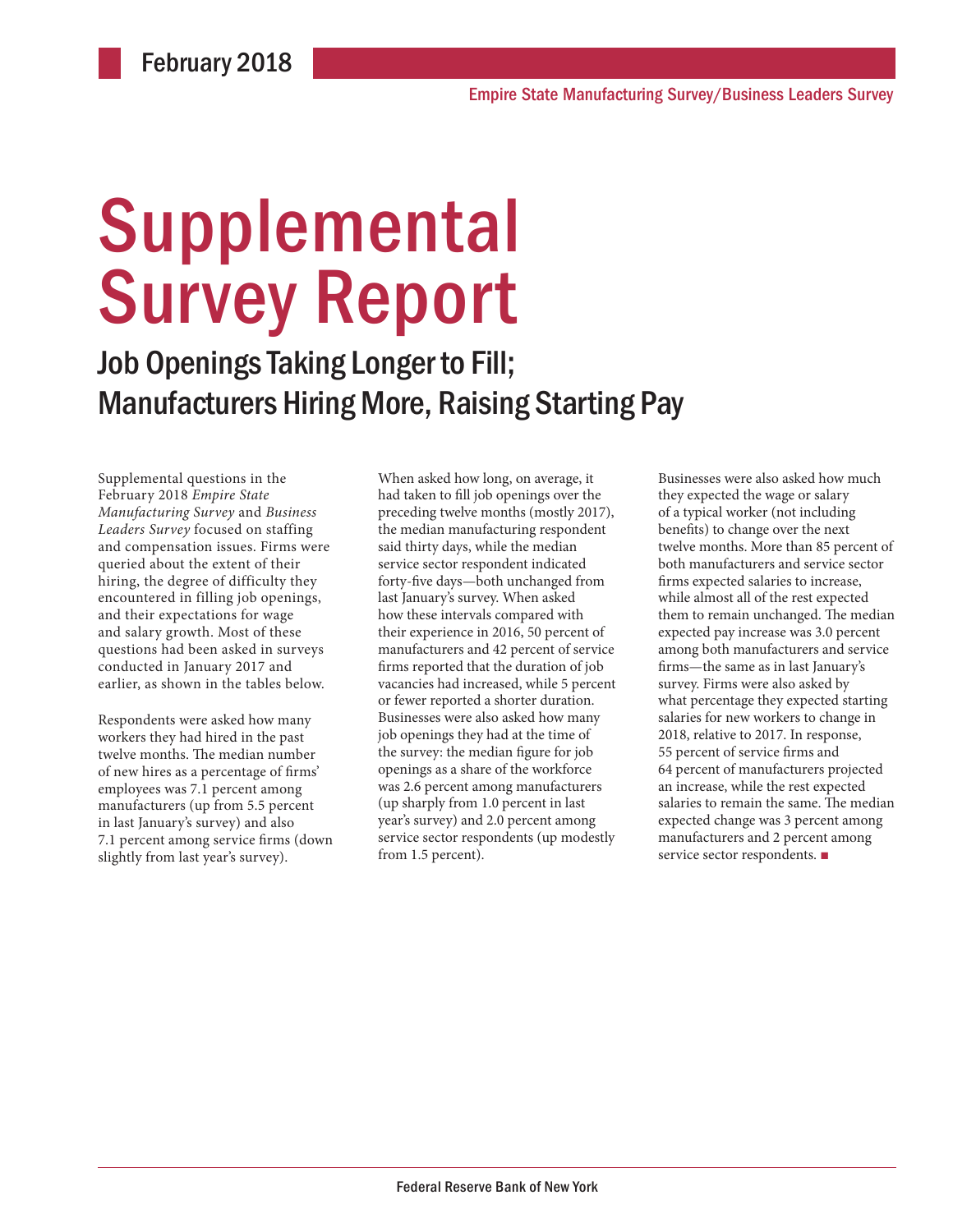# Supplemental Survey Report, continued

### QUESTIONS 1-5

|                                                                                                                                                                                 | <b>Empire State</b><br><b>Manufacturing Survey</b><br><b>Median</b><br>(Except Where Indicated) |                 |                        | <b>Business Leaders</b><br><b>Survey</b><br><b>Median</b><br>(Except Where Indicated) |                 |                 |  |
|---------------------------------------------------------------------------------------------------------------------------------------------------------------------------------|-------------------------------------------------------------------------------------------------|-----------------|------------------------|---------------------------------------------------------------------------------------|-----------------|-----------------|--|
|                                                                                                                                                                                 |                                                                                                 |                 |                        |                                                                                       |                 |                 |  |
|                                                                                                                                                                                 | February<br>2018                                                                                | January<br>2017 | January<br>2016        | February<br>2018                                                                      | January<br>2017 | January<br>2016 |  |
| <b>OUESTION 1</b><br>Roughly how many workers are currently employed<br>at your establishment?                                                                                  | 50                                                                                              | 65              | 67                     | 50                                                                                    | 62              | 75              |  |
| <b>QUESTION 2</b><br>Roughly how many new workers has your establishment<br>hired over the past year?<br>New hires as a share of workforce*                                     | $\overline{4}$<br>7.1%                                                                          | 3<br>5.5%       | $\overline{4}$<br>6.4% | 3<br>7.1%                                                                             | 5<br>7.5%       | 5<br>7.1%       |  |
| <b>QUESTION 3</b><br>Thinking about job vacancies at your establishment<br>over the past year, on average, roughly how many<br>days did it take you to fill a typical position? | 30                                                                                              | 30              | 30                     | 45                                                                                    | 45              | 40              |  |
| <b>OUESTION 4</b><br>How does this number compare with the prior year's number?<br>Percentage of respondents replying:                                                          |                                                                                                 |                 |                        |                                                                                       |                 |                 |  |
| More days than in the prior year                                                                                                                                                | 50%                                                                                             | 38%             | 36%                    | 42%                                                                                   | 35%             | 32%             |  |
| Same number of days as in the prior year                                                                                                                                        | 46%                                                                                             | 54%             | 60%                    | 54%                                                                                   | 59%             | 60%             |  |
| Fewer days than in the prior year                                                                                                                                               | 4%                                                                                              | 8%              | 3%                     | 5%                                                                                    | 5%              | 7%              |  |
| <b>QUESTION 5</b><br>Roughly how many job openings are there at your<br>establishment at the present time?                                                                      | 2.0                                                                                             | 1.0             | 1.0                    | 2.0                                                                                   | 2.0             | 2.0             |  |
| Job openings as a share of workforce*                                                                                                                                           | 2.6%                                                                                            | 1.0%            | 1.3%                   | 2.0%                                                                                  | 1.5%            | 2.3%            |  |

*\* This measure represents the median percentage across all respondents.*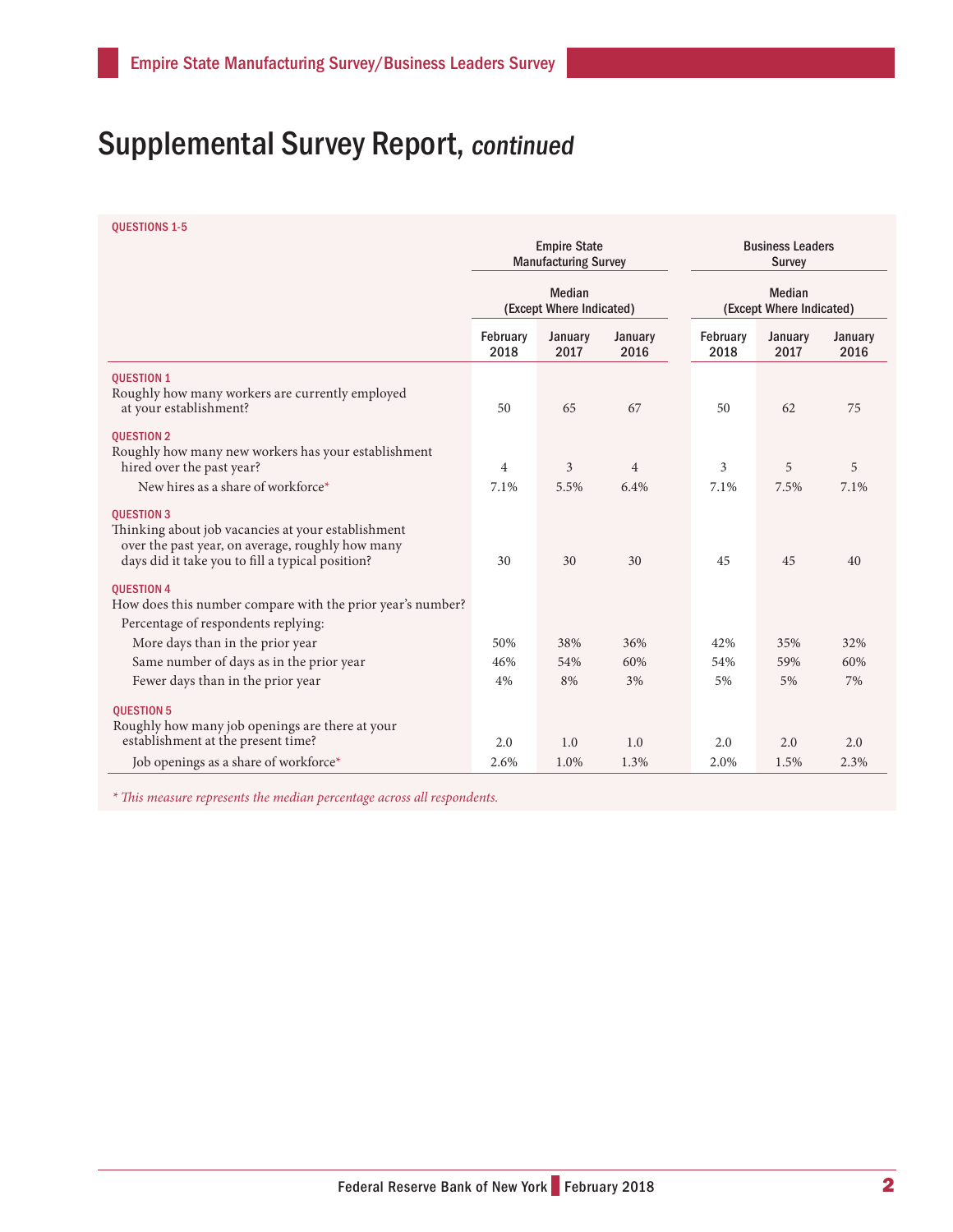### Supplemental Survey Report, continued

### QUESTION 6

**By about what percentage, on average, do you expect a typical worker's wage/salary—not including benefits—to change over the next twelve months?**

|                                                 | <b>Empire State Manufacturing Survey</b> |                  |                  |               | <b>Business Leaders Survey</b> |                 |                 |               |
|-------------------------------------------------|------------------------------------------|------------------|------------------|---------------|--------------------------------|-----------------|-----------------|---------------|
|                                                 | <b>February</b><br>2018                  | January<br>2017  | January<br>2016  | April<br>2015 | February<br>2018               | January<br>2017 | January<br>2016 | April<br>2015 |
| Expected percentage increase                    |                                          |                  |                  |               |                                |                 |                 |               |
| Average                                         | 3.1                                      | 2.9              | 2.3              | 3.1           | 3.6                            | 3.1             | 3.1             | 2.7           |
| Median                                          | 3.0                                      | 3.0              | 2.8              | 3.0           | 3.0                            | 3.0             | 3.0             | 3.0           |
| Percentage of respondents expecting<br>Decrease | 0.7                                      | $\boldsymbol{0}$ | $\boldsymbol{0}$ | $\mathbf{0}$  | $\mathbf{0}$                   | 0.7             | $\overline{0}$  | $\mathbf{0}$  |
| No change                                       | 10.1                                     | 20.2             | 21.4             | 16.0          | 13.4                           | 13.2            | 23.4            | 22.9          |
| Increase                                        | 89.2                                     | 79.8             | 78.6             | 84.0          | 86.6                           | 86.1            | 76.6            | 77.1          |
| 2 percent or less                               | 20.9                                     | 17.5             | 20.4             | 23.4          | 16.9                           | 19.9            | 18.4            | 22.9          |
| More than 2 and up to 4 percent                 | 48.9                                     | 50.0             | 51.0             | 43.6          | 41.5                           | 46.4            | 44.0            | 38.9          |
| More than 4 percent                             | 19.4                                     | 12.3             | 7.1              | 17.0          | 28.2                           | 19.9            | 14.2            | 15.3          |

#### HISTORICAL OVERVIEW FOR QUESTION 6

**By about what percentage, on average, do you expect a typical worker's wage/salary—not including benefits—to change over the next twelve months?**